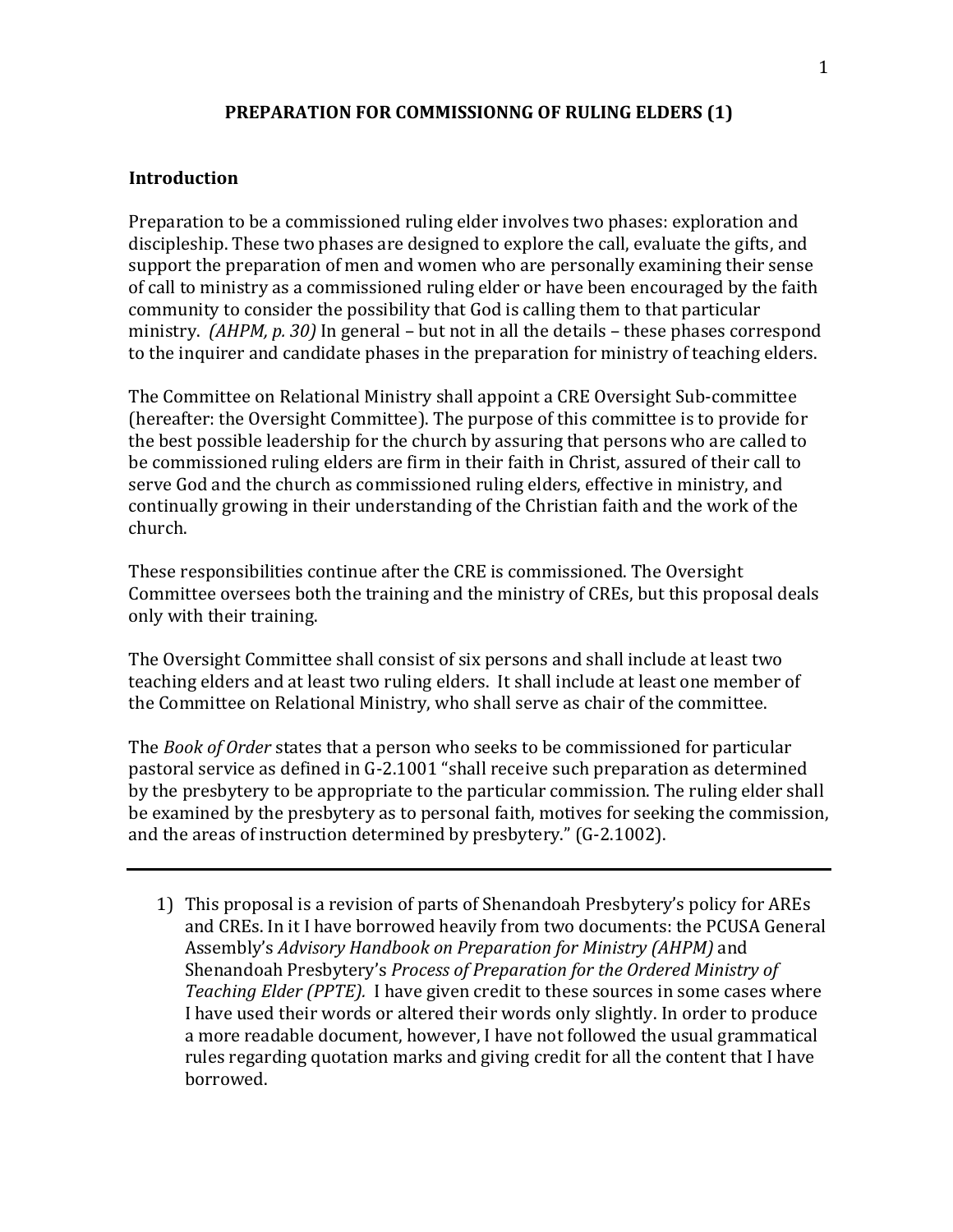This Committee on Oversight shall foster and assess the individual's development in five key areas:

- 1. *Education for Ministry*, including evaluation of the person's academic potential and progress, and reflection on their educational experiences in relation to their preparation for ordered ministry as commissioned ruling elder.
- 2. *Spiritual Development*, providing a framework in which persons can reflect on their personal faith journey and their spiritual practices including those practices that enable them to discern the will of God in their lives.
- 3. *Interpersonal relations*, providing opportunities to reflect on how one relates to others and one's leadership style, and what they mean in terms of the functions and responsibilities of church leadership.
- 4. *Personal Growth*, through which persons reflect on who they are, what areas they need to develop, how to understand their call, and how to develop personal stewardship.
- 5. *Professional Development*, to help persons develop specific skills that will enhance their effectiveness as commissioned ruling elders, especially in the areas of understanding their ministry context, maintaining the tension between being in unity with a congregation and being set apart from them as a proclaimer of the word of God, and the ability to deal with conflict that may emerge in ministry settings. (*AHPM*, p. 31)

The building of relationships is central to the fostering and assessing of these qualities. The exploration and discipleship phases should strengthen the relationships between the individual, the congregation, and the presbytery. These relationships are centered in the relationship between the explorer/disciple and the Oversight Committee and between the explorer/disciple and the mentor.

The Oversight Committee will meet with all explorers and disciples at least twice a year to support and assess their development in the five areas listed above. In preparation for these meetings the explorers and disciples will submit a written report on their progress toward becoming a CRE. In addition the Oversight Committee will meet once a year with all CREs, explorers and disciples.

Ruling elders are ordinarily not eligible to serve as Commissioned Ruling Elders in their own churches. The Presbytery, however, may determine that its mission strategy permits a ruling elder to become a commissioned ruling elder in their own church. In such cases the presbytery may commission a ruling elder to become a commissioned ruling elder in their own church by a three-fourths vote of the members of presbytery present and voting.

Persons who wish to enhance their abilities to serve as ruling elders in their own churches are advised to take the ourses for CREs at Union Presbyterian Seminary, to continue to serve in roles prescribed for ruling elders in the Book of Order, and not to seek to become CREs.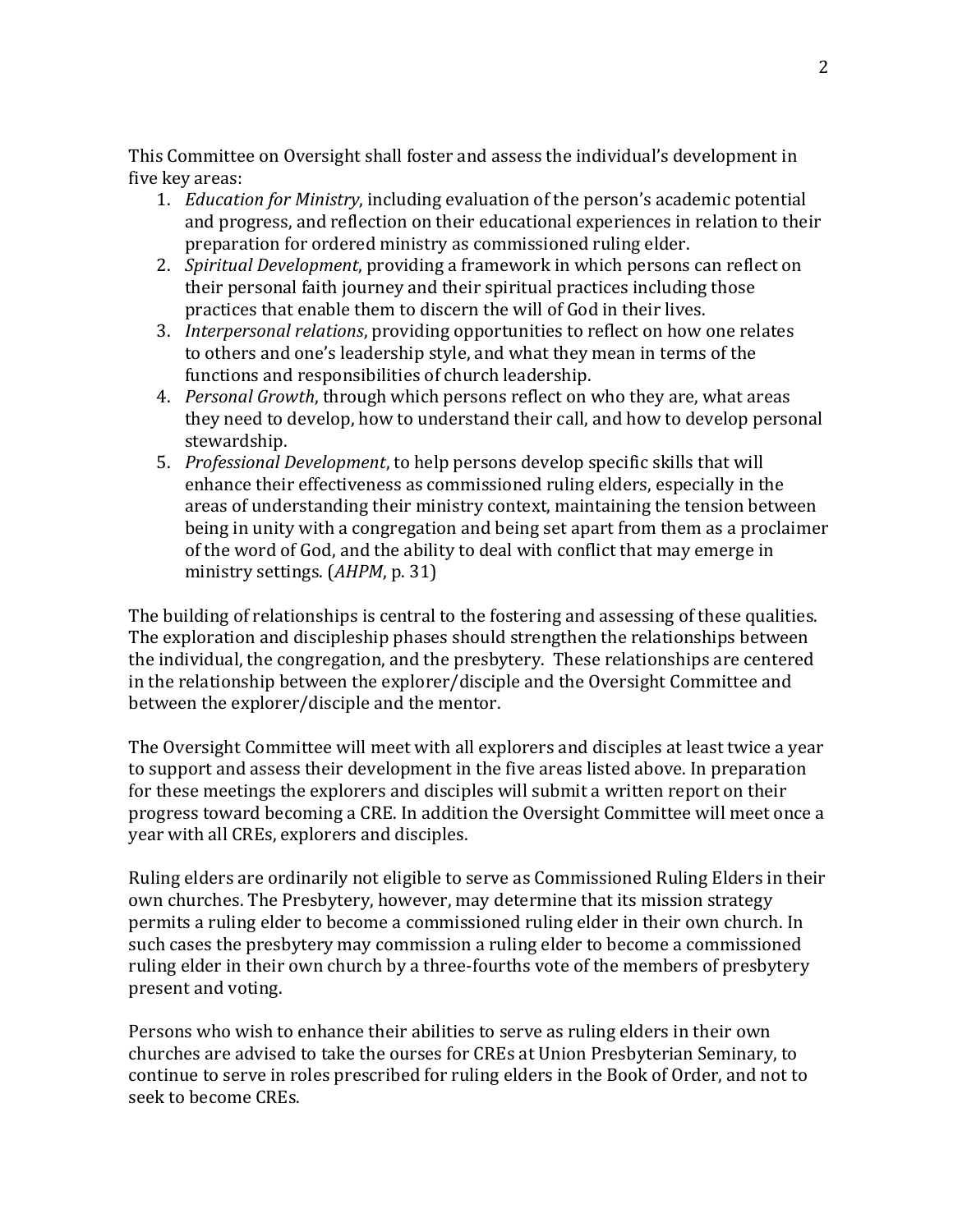### **The mentor**

When a person is approved as an explorer, the Oversight Committee shall assign one of its members to be a mentor for that person. The mentor shall build a relationship of trust and understanding with the explorer and shall consult with the explorer in relation to the five qualities that are listed above. Normally the relationship between the mentor and the trainee will continue through both the exploration and discipleship phases. When CREs are commissioned, the Oversight Committee will determine whether they continue to have the same mentor or are assigned a different one.

The guidelines for the mentor and the explorer/disciple/CRE are as follows

- 1. The mentor shall be a good role model: a person who has demonstrated competence in the service of the church, strength and soundness of faith, and a desire for learning and personal growth. In the mentoring relationship the mentor shall demonstrate the openness and caring that a CRE should develop.
- 2. The mentor shall not be the pastor of the explorer/disciple.
- 3. The mentor shall be accessible for meetings and phone conversations.
- 4. The mentor shall be approachable and non-judgmental, shall listen before giving advice, and shall present constructive criticism in a positive way.
- 5. Upon appointment the mentor shall make the initial contact with the explorer, provide contact information (phone numbers, email address, etc.) and set up a first meeting with the explorer.
- 6. At least once every two months mentors shall initiate a conversation with the explorers or disciples for whom they have responsibility. In preparation for these conversations explorers/disciples shall prepare a written report on their preparation for ministry as a CRE. The goal of these reports is to enable the mentor to support the explorer/disciple. They may discuss any or all of the five key areas that are listed above.
- 7. The Oversight Committee should be contacted when any of the following occur:
	- failure to respond to the mentor's request for the bi-monthly contacts or to prepare the written reports;
	- problems in the relationship between the mentor and the explorer/disciple;
	- major issues that greatly affect the explorer/disciple's preparation for ministry as a CRE.
- 8. No mentor shall have responsibility for more than three explorers/disciples.

### **Education**

Education of those who wish to be CREs in Shenandoah Presbytery will be provided by Union Presbyterian Seminary in a two year program (with a third post-commissioning year). Persons may become explorers before they begin their studies at UPS or at any point during those studies; but two years are required for the explorer and disciple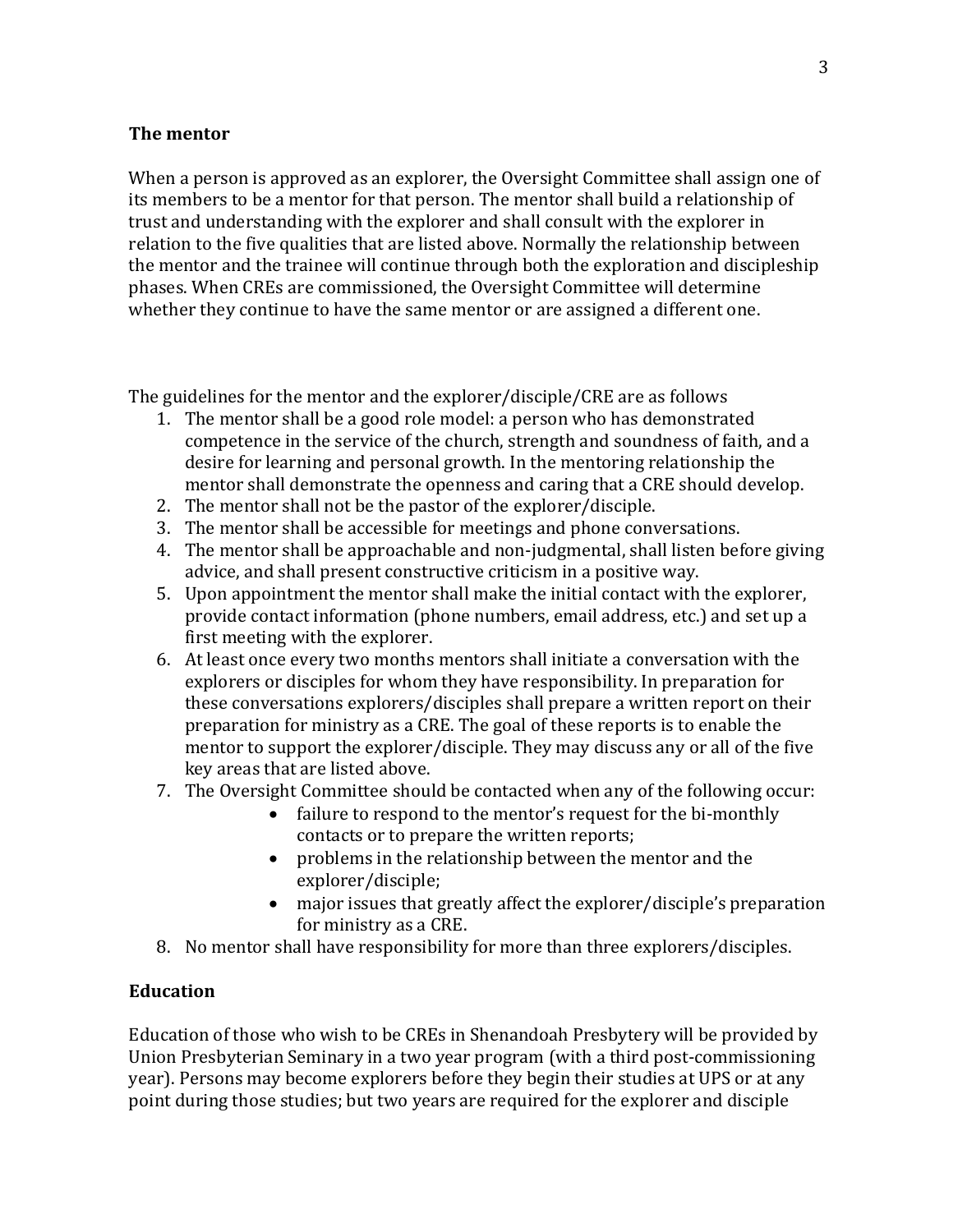phases –- at least one year as an explorer and at least six months as a disciple -- before the candidate may be commissioned as a CRE.

## **Explorer**

The purpose of the exploration phase is to provide an opportunity for the church and those who believe they may be called to serve as CREs to explore that call together so that both the presbytery and the explorer can make an informed decision about the explorer's suitability for ministry as a CRE (Compare BO G-2.0603). Enrollment of the applicant as an explorer does not guarantee that the explorer will be recommended for enrollment as a disciple.

To be enrolled as an explorer the applicants must:

- be a ruling elder in the Presbyterian Church (U.S.A.) and have been active in the work and worship of a congregation of Shenandoah Presbytery for at least six months;
- Submit an application form;
- Receive the endorsement of the session of their congregation. Sessions shall meet in person with ruling elders interested in becoming CREs before endorsing them. Sessions shall also meet with explorers and disciples at least once every six months to review their progress toward becoming CREs;
- Submit two letters of recommendation:
- Engage in an interview with the Oversight Committee;
- Have a high school diploma or GED.

During the explorer phase, trainees must complete the following tasks and report on them to their mentors:

- undergo a psychological and vocational assessment within the first two months after becoming an explorer;
- complete the Foundations (Year 1) courses at UPS;
- preach once in a church assigned by the Oversight Committee;
- observe a regular session meeting in a church assigned by the Oversight Committee;
- observe a periodic visit in a church assigned by the Oversight Committee.

Explorers must maintain regular contact with their mentors and attend the meetings of the Oversight Committee with explorers and disciples.

# **Disciple**

The purpose of the discipleship phase is to provide for the full preparation of persons to serve the as CREs. This shall be accomplished through the presbytery's support, guidance, and evaluation of a candidate's fitness and readiness for a call to ministry as a CRE (Compare *BO* G-2.0604) Enrollment of an inquirer as a disciple does not guarantee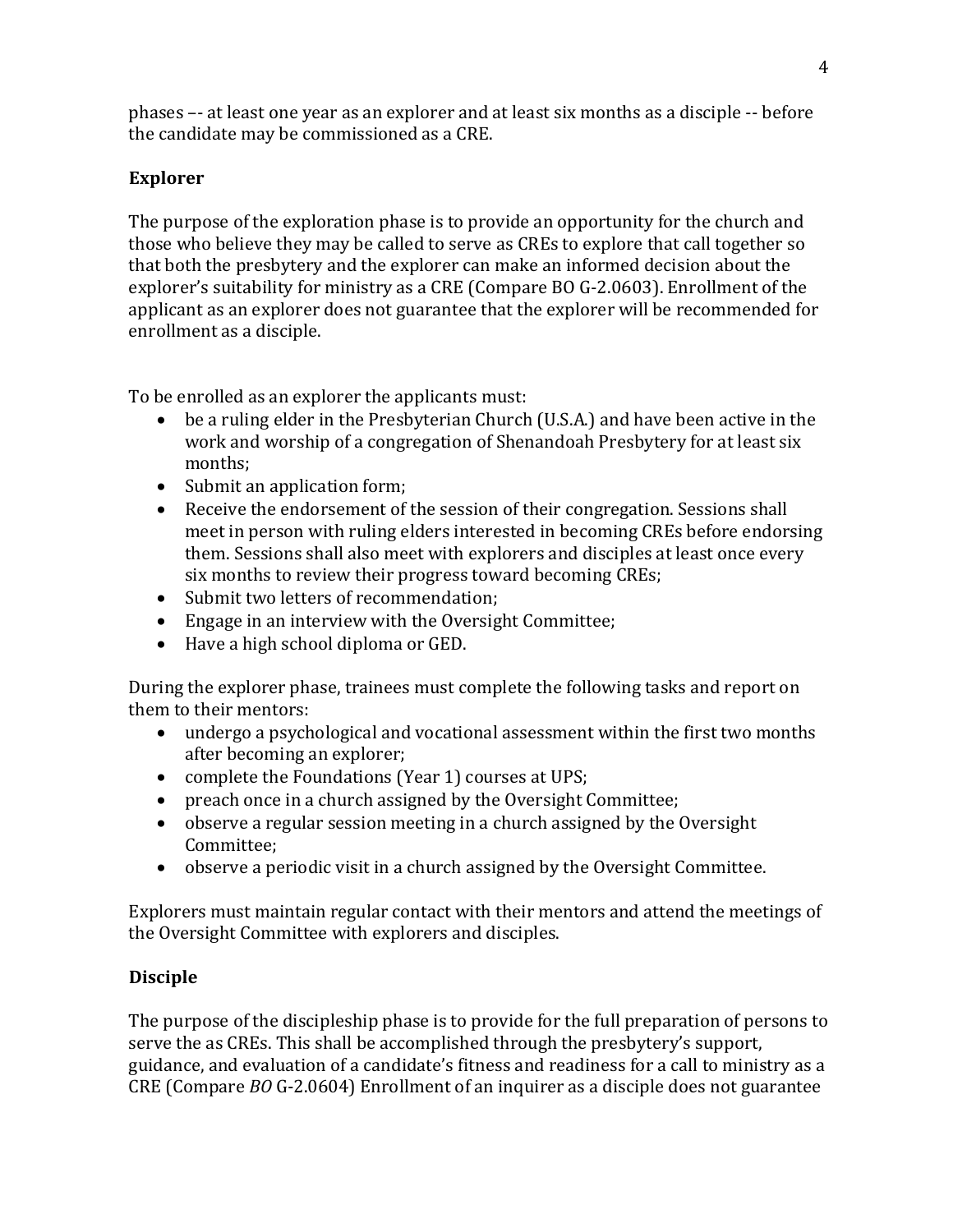that the disciple will be recommended for commissioning as a CRE even if the candidate completes the program of education for CREs at UPS.

To be enrolled as a disciple the applicants must

- have completed at least one year as an explorer, and submitted a report on their progress toward becoming a CRE during that time;
- have completed the activities required in the explorer phase;
- receive the concurrence of their mentor that this move to the discipleship phase is advisable;
- submit an application form;
- engage in an interview with the Oversight Committee.

During the disciple phase the trainee must complete the following tasks and report on them to their mentors:

- complete the required coursework for CREs at UPS.
- preach and lead worship twice (two different sermons in two different churches) in churches assigned by the Oversight Committee
- teach twice with arrangements approved by the mentor.
- interview one CRE and one teaching elder (in churches of less than 70 members) assigned by the Oversight Committee, using questions supplied in part by the Oversight Committee.
- observe two regular session meetings in churches assigned by the Oversight Committee.

Disciples shall maintain regular contact with their mentors and attend the meetings of the Oversight Committee with explorers and disciples.

Disciples may serve as supply preachers and leaders of worship with the guidance and approval of the Oversight Committee but may not assume the responsibilities of a CRE until they have been commissioned.

## **Final assessment**

In order to be approved as an ARE or CRE disciples must:

- complete at least 6 months as a disciple;
- complete the activities required in the disciple phase;
- complete the CRE program at UPS;
- receive the concurrence of their mentor that they seem to be called to be CREs;
- complete a CREPIR (CRE Personal Information Form);
- submit a written faith statement;
- submit an autobiographical account of their faith journey and the development of their vocational calling;
- submit a written sermon, with a description of the contemporary need to which the sermon is addressed and an exegetical interpretation of the Biblical material for the sermon;